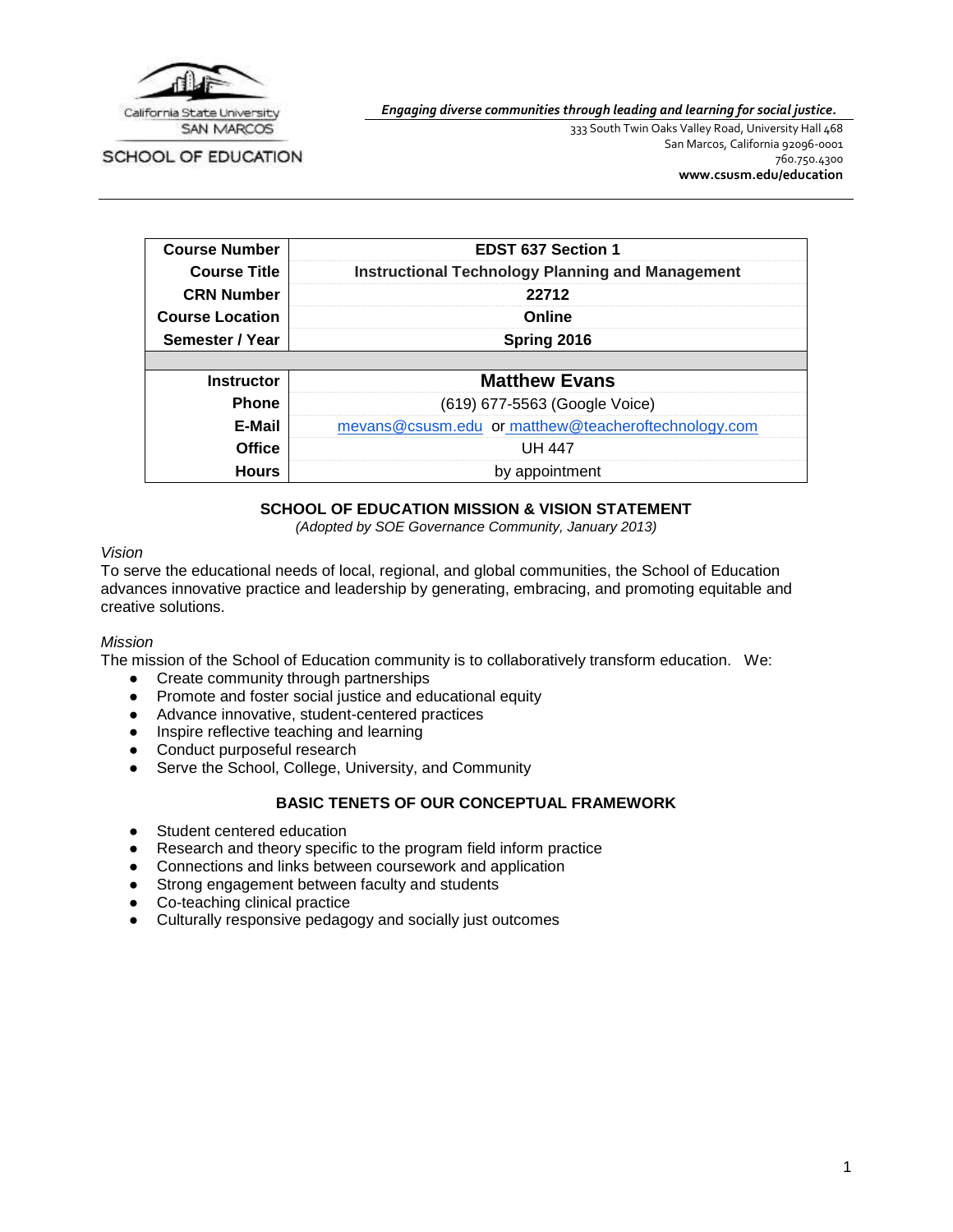# **TABLE OF CONTENTS**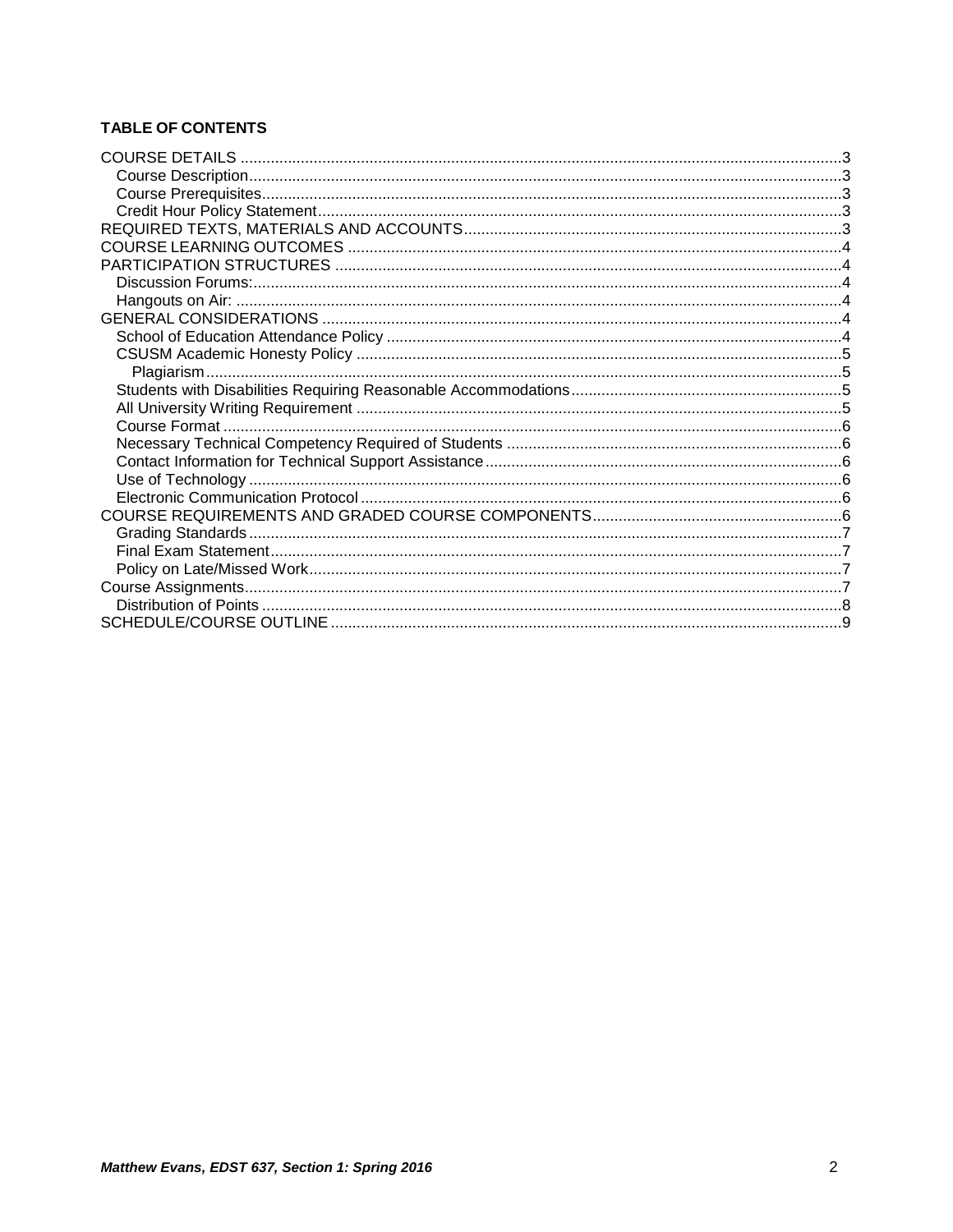# **COURSE DETAILS**

# <span id="page-2-1"></span><span id="page-2-0"></span>**Course Description**

This course prepares leaders in education to effectively utilize, implement, and manage technology in educational settings for organizational change and improvement.

### **Instructor Description:**

This **graduate level course** is designed to help students develop a deep understanding of educational technology as a field, and critical thinking skills that are necessary for students to make informed decisions about technology integration in their own contexts. Educational technology as a scientific field examines the uses of media and technology in educational settings to enhance teaching and learning using various research methods such as experiments, surveys, case studies, design-based research, and ethnography. Because technology constantly changes, this course will focus on building fundamental knowledge about the relationship between teaching, learning, and technology rather than how to use a particular piece of software or hardware. It is acknowledged that students bring a diverse set of life and professional experiences, and with technology. To support self-directed and interest driven learning, the course is structured to give students flexibility to explore different topics and technologies through out the semester.

### <span id="page-2-2"></span>**Course Prerequisites**

The prerequisite for this course is basic computer knowledge and skills such as turning a computer on and off; opening, saving, and deleting a file; creating and deleting a folder; using e-mail and web browsers (i.e. Internet Explorer, Safari, Firefox, Google Chrome). Students may demonstrate their basic knowledge and skills by completing the campus-wide computer competency requirement (CCR) or a computer course within the last 12 months with a grade B or above.

### <span id="page-2-3"></span>**Credit Hour Policy Statement**

Per the University Credit Hour Policy, students are expected to devote 45 hours per unit of credit (135 hours for 3 credit) for online courses.

# **REQUIRED TEXTS, MATERIALS AND ACCOUNTS**

<span id="page-2-4"></span>1. There is NO required text for this course.

2. **Google Drive:** This is an online file storage service provided by Google. It allows users to create, share, and collaboratively edit files stored in the cloud. Students should have access to Google Drive through their CSUSM e-mail. If you do not have access to Google Drive, you can create an account at drive.google.com. Directions on how to create an account are available at: <https://support.google.com/drive/answer/2424384?hl=en>

3. **Additional File Storage:** While you can create, upload, and store files using Google Drive, you may need to use an additional secondary cloud file storage service such as Dropbox (You can create an account at [www.dropbox.com\)](http://www.dropbox.com/) and/or purchase a USB stick (8GB or larger) to store large files.

4. **Cougar Course:** Course materials, assignment instructions, and grades will be available on Cougar Course site. Available at: [http://cc.csusm.edu/.](http://cc.csusm.edu/) Be sure to set your preferred email in your profile settings of Cougar Courses so that you receive important announcements and communications. It is your responsibility to check the course site regularly and bring any issues immediately to the instructor's attention.

5. **Campus Resources:** In addition to attending class meetings, students may need to use campus resources for some assignments. It is the student's responsibility to make arrangements to have the technology resources available in order to complete scheduled assignments and due dates. All students must plan times they can work in labs on campus. Students are required to check campus resources and availability of labs. Mac computers are available in ACD 202, ACD 211, UH 271, and SCI2 306 in addition to other locations such as the library  $2<sup>nd</sup>$  floor.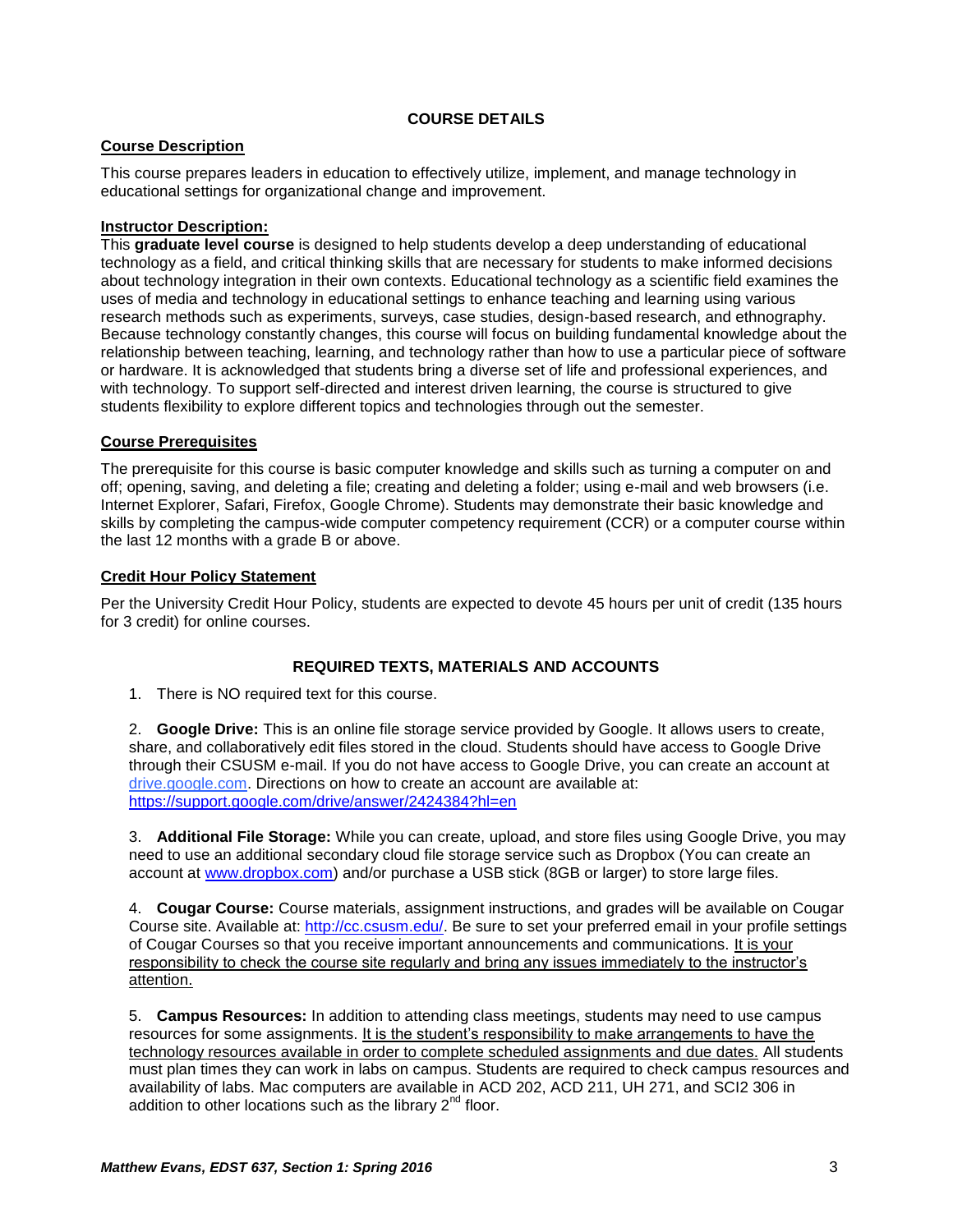6. **Backing Up Work:** Many technology platforms you will be using in this course are online and require a username and password. However, for some assignments you will need to take a screenshot or copy/paste your work into a word file, therefore it is important that you backup your work. Suggested procedures for backing up your work include:

- a. Make an EDST 637 folder on your campus flash drive and save all your files in this folder;
- b. Save a backup of all files on your home computer or;
- c. Email files to yourself for further backup;
- d. Save important email communications for the course in a folder on your flash drive in addition to your email account.

# **COURSE LEARNING OUTCOMES**

<span id="page-3-0"></span>At the conclusion of this course, students will:

- 1. Gain knowledge about the current and critical issues in educational technology as it relates to the implementation and deployment of technology professional development plans;
- 2. Develop and deepen their knowledge about interested stakeholders when implementing and deploying technology professional development plans;
- 3. Understand research methods and their application in educational technology.

# **PARTICIPATION STRUCTURES**

#### <span id="page-3-2"></span><span id="page-3-1"></span>**Discussion Forums:**

Throughout the semester, you will engage in whole group discussions in the form of an online discussion forum around assigned readings using Cougar Courses. Each student will be responsible for answering discussion questions posed by the instructor, and responding to two of their classmates' posts. When participating in online discussion forums, make sure to respond directly to the discussion question, include pertinent information in your response, make reference to ideas previously discussed, and offer critical analysis of a key theme or existing post that deepens or extends the conversation.

#### <span id="page-3-3"></span>**Hangouts on Air:**

Some weeks instead of participating in a discussion forum, students will meet online in groups of 3 or 4 (preferably 4) to discuss the assigned readings and sometimes readings found by students for 45 minutes to 1 hour, and record their meeting using Google Hangouts on Air. Students will sign up for reading groups in the beginning of the semester, and will be responsible for arranging the time to meet. During the meetings, students will take on one of the following roles: starter, facilitator, skeptic, and summarizer. Each student will get a chance to take on different roles through out the semester. **In order to receive credit for the assignment, you have to have at least 3 group members participating in the Google Hangout on Air.** 

### **GENERAL CONSIDERATIONS**

#### <span id="page-3-5"></span><span id="page-3-4"></span>**School of Education Attendance Policy**

Due to the dynamic and interactive nature of courses in the School of Education, students are expected to attend all classes and participate actively. At a minimum, students must attend more than 80% of class time, or s/he may not receive a passing grade for the course at the discretion of the instructor. Individual instructors may adopt more stringent attendance requirements. Should the students have extenuating circumstances, s/he should contact the instructor as soon as possible.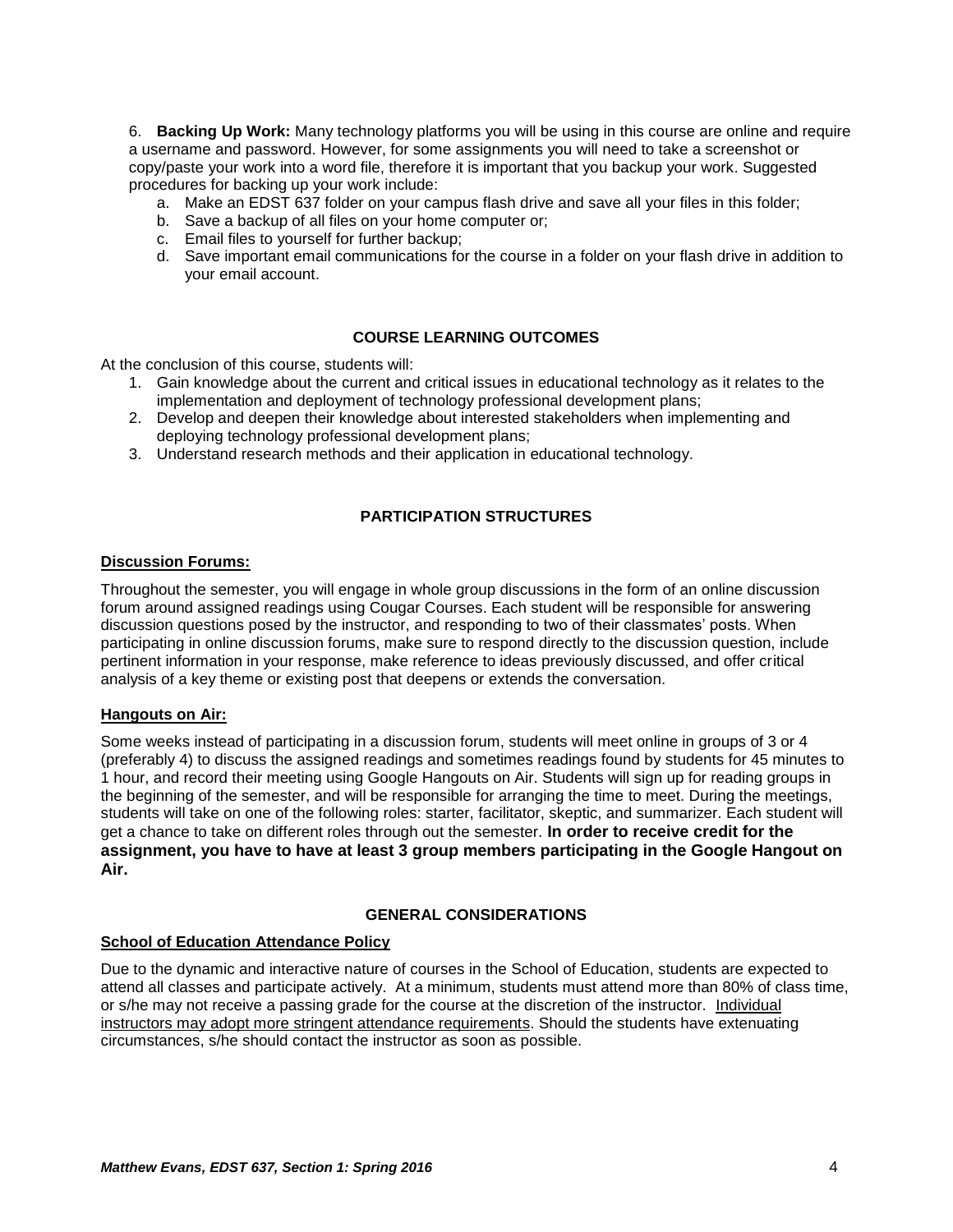**In this online course, the instructor has adopted this policy: you must be active in online coursework including email, discussions and activities regularly (at least twice weekly and/or at least every 3 days), or you cannot receive a grade of A or A-; if you are inactive for one week or more, you cannot receive a grade of B+ or B. If you have extenuating circumstances, you should contact the instructor as soon as possible.** *Modules begin on Monday each week and end on the second Sunday of the following week (see online schedule).* It is expected that all EDST637 students will have an active presence in the online class community. Active presence is measured not only by the number of times you log on (minimum every 2-3 days) but also by the promptness, quantity, and quality of your postings, contributions to class discussions, messages you initiate to peers and instructor, assignments completed successfully and on time, and your responsiveness to questions posted by classmates. Organize each week so that you visit the Cougar Course shell every 2-3 days. This will provide you the opportunity to stay in touch with the class assignments and discussions.

### <span id="page-4-0"></span>**CSUSM Academic Honesty Policy**

Students will be expected to adhere to standards of academic honesty and integrity, as outlined in the Student Academic Honesty Policy. All assignments must be original work, clear and error-free. All ideas/material that are borrowed from other sources must have appropriate references to the original sources. Any quoted material should give credit to the source and be punctuated accordingly.

Academic Honesty and Integrity: Students are responsible for honest completion and representation of their work. Your course catalog details the ethical standards and penalties for infractions. There will be zero tolerance for infractions. If you believe there has been an infraction by someone in the class, please bring it to the instructor's attention. The instructor reserves the right to discipline any student for academic dishonesty, in accordance with the general rules and regulations of the university. Disciplinary action may include the lowering of grades and/or the assignment of a failing grade for an exam, assignment, or the class as a whole.

Incidents of Academic Dishonesty will be reported to the Dean of Students. Sanctions at the University level may include suspension or expulsion from the University.

#### Refer to the full Academic Honesty Policy at:

<span id="page-4-1"></span>[http://www.csusm.edu/policies/active/documents/Academic\\_Honesty\\_Policy.html](http://www.csusm.edu/policies/active/documents/Academic_Honesty_Policy.html)

#### **Plagiarism**

It is expected that each student (course participant) will do his/her own work, and contribute equally to group projects and processes. Plagiarism or cheating is unacceptable under any circumstances. If you are in doubt about whether your work is paraphrased or plagiarized see the Plagiarism Prevention for Students website [http://library.csusm.edu/plagiarism/index.html.](http://library.csusm.edu/plagiarism/index.html) If there are questions about academic honesty, please consult the University catalog.

#### <span id="page-4-2"></span>**Students with Disabilities Requiring Reasonable Accommodations**

Students with disabilities who require reasonable accommodations must be approved for services by providing appropriate and recent documentation to the Office of Disabled Student Services (DSS). This office is located in Craven Hall 4300, and can be contacted by phone at (760) 750-4905, or TTY (760) 750- 4909. Students authorized by DSS to receive reasonable accommodations should meet with their instructor during office hours or, in order to ensure confidentiality, in a more private setting.

#### <span id="page-4-3"></span>**All University Writing Requirement**

The CSUSM writing requirement of 2500 words is met through the completion of course assignments. Therefore, all writing assignments for forum posts and replies, journals, assignments and project, and other coursework will be looked at for content, organization, grammar, spelling, and format.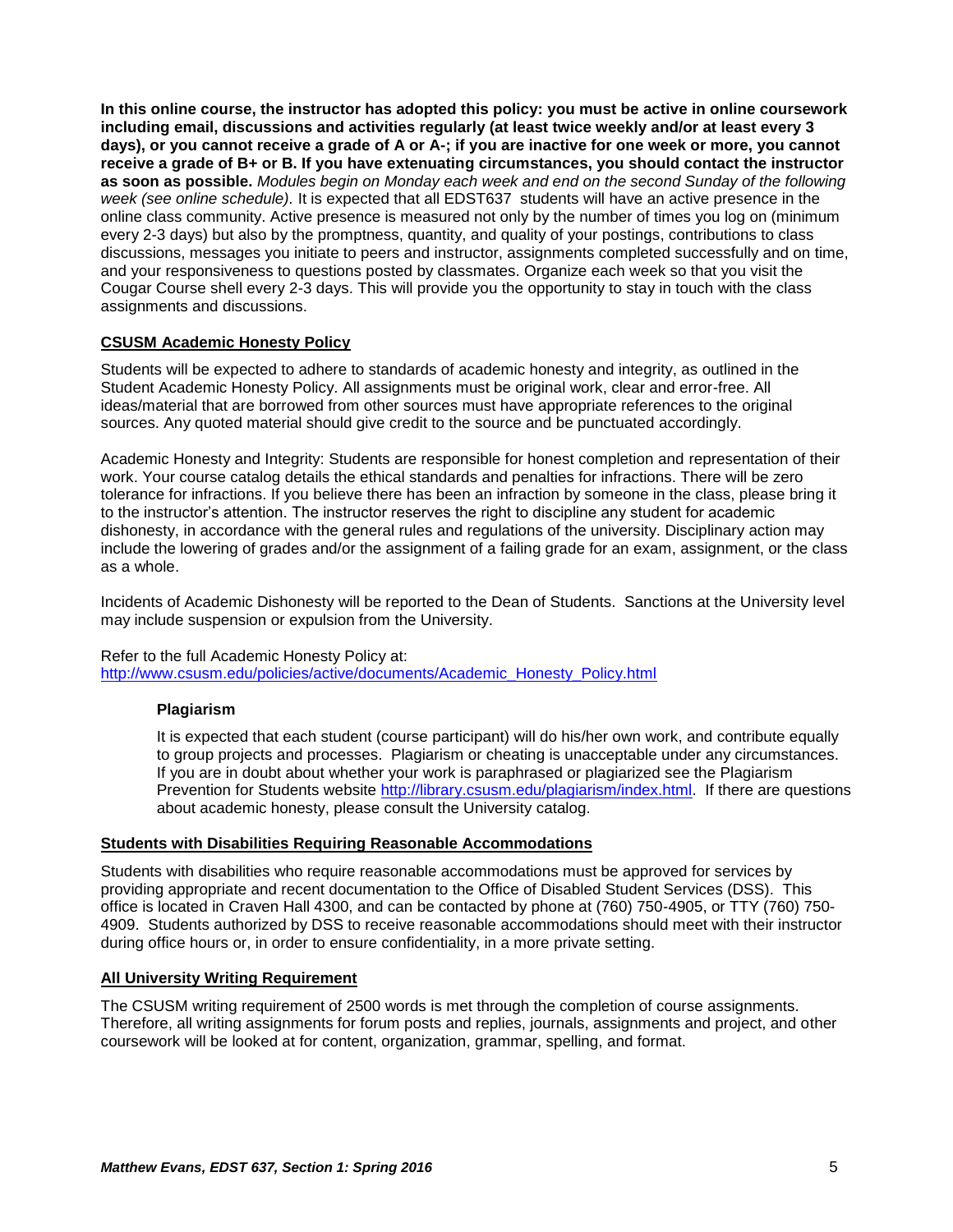# <span id="page-5-0"></span>**Course Format**

This course will be 100% online. There will be no physical meetings on campus. The course will consist of 7 learning modules, including the final module concerning a final project and culminating experience. Each module will be two weeks. It is expected that each student be a consistently active participant in the course online community.

### <span id="page-5-1"></span>**Necessary Technical Competency Required of Students**

Students need to have consistent access to a computer with Internet access.

#### <span id="page-5-2"></span>**Contact Information for Technical Support Assistance**

Contact the CSUSM help desk at helpdesk@csusm.edu for questions, technical issues with accessing files, and support for using the tools in Cougar Course. Student resources and login for Cougar Courses[:](http://cc.csusm.edu/) <http://cc.csusm.edu/>

# <span id="page-5-3"></span>**Use of Technology**

Students are expected to demonstrate competency in the use of various forms of technology (i.e. word processing, electronic mail, Moodle, use of the Internet, and/or multimedia presentations). Specific requirements for course assignments with regard to technology are at the discretion of the instructor.

### <span id="page-5-4"></span>**Electronic Communication Protocol**

Electronic correspondence is a part of your professional interactions. If you need to contact the instructor, email is often the easiest way to do so. It is my intention to respond to all received e-mails in a timely manner. Please be reminded that e-mail and on-line discussions are a very specific form of communication, with their own nuances and etiquette. For instance, electronic messages sent in all upper case (or lower case) letters, major typos, or slang, often communicate more than the sender originally intended. With that said, please be mindful of all e-mail and on-line discussion messages you send to your colleagues, to faculty members in the School of Education, or to persons within the greater educational community. All electronic messages should be crafted with professionalism and care.

Things to consider:

- Would I say in person what this electronic message specifically says?
- How could this message be misconstrued?
- Does this message represent my highest self?
- Am I sending this electronic message to avoid a face-to-face conversation?

<span id="page-5-5"></span>In addition, if there is ever a concern with an electronic message sent to you, please talk with the author in person in order to correct any confusion.

# **COURSE REQUIREMENTS AND GRADED COURSE COMPONENTS**

Professional demeanor is expected of all students enrolled in EDST 637. This may be evidenced by:

- Consistently Active online. Please email the instructor concerning extenuating circumstance if you will not be actively participating online.
- Advance preparation of readings and timely submission of assignments.
- Solution Finding that uses carefully considered and culturally aware approaches.
- Supportive assistance to classmates with technical and/or content issues.
- Respectful participation in all settings with demonstration of positive interpersonal skills with peers and the instructor.
- Productive interaction with peers. Be aware that messages sent within an online context may be open to misinterpretation. When concerned, meanings should be verified to clarify sender's intent.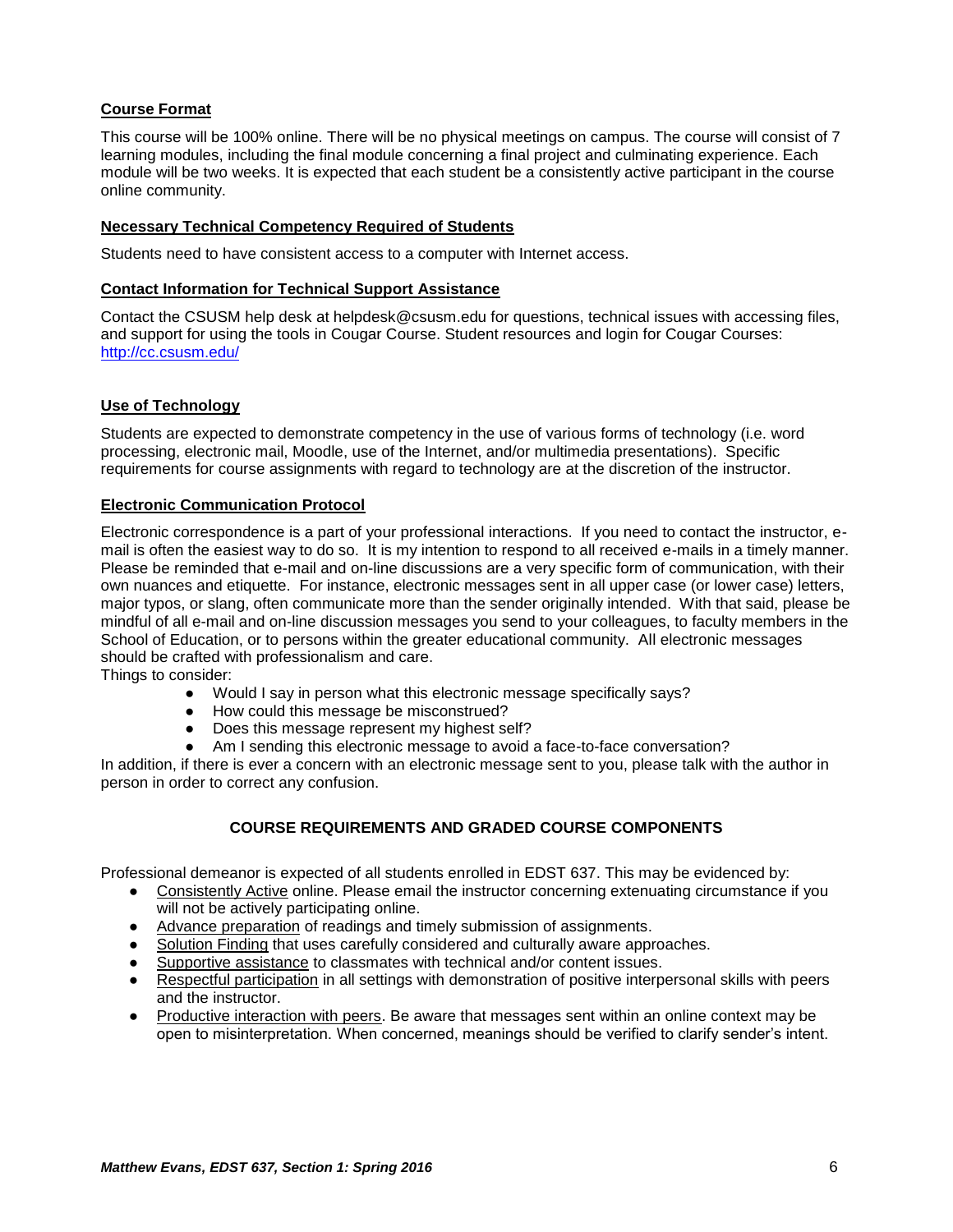### <span id="page-6-0"></span>**Grading Standards**

All students are expected to participate in class activities and demonstrate reflective learning. It is important that students are well prepared for course sessions by completing the readings and assignments scheduled before the class meeting.

| $94 - 100$ A | $90 - 93$ A- |
|--------------|--------------|
| $87 - 89B +$ | $84 - 86 B$  |
| $80 - 83 B$  | $77 - 79$ C+ |
| 74 – 76 C    | $70 - 73$ C- |
| $60 - 69$ D  | Below 60 F   |

Detailed information about each assignment is provided by on the class Cougar Course site. Please note that modifications may occur at the discretion of the instructor. Any changes to assignments will be clearly labeled and students will be notified.

You are responsible to track your grades and progress in the course. In order to successfully complete this course, *all assignments must be completed* at an acceptable level noted on assignment directions and rubrics. **All assignments will be due by 11:55 pm on the due date.**

#### <span id="page-6-1"></span>**Final Exam Statement**

There is no Final Exam for the course.

#### <span id="page-6-2"></span>**Policy on Late/Missed Work**

Points will be deducted if assignments are submitted late (10% penalty per day late; no credit will be awarded if the assignment is more than one week late). \*\*\* See below for clarification concerning late Forum posts.

#### *\*\*\* For Forums, if you do not post by the requested date, you will not receive credit as it then limits others' ability to respond.*

Students who wish to revise an assignment must negotiate the requirements of the revision with the instructor. It is expected that work will be turned in on time. Please discuss individual issues with the instructor promptly if extraordinary circumstances prohibit you from turning in assignments on time.

#### **COURSE ASSIGNMENTS**

<span id="page-6-3"></span>**Survey Development:** As part of needs analysis in their intuitions (school, district, etc.), students will develop and administer an online survey to gather information about the current use of technology by teachers and students. The survey results will inform the goals and activities of the Education Technology Plan (Final Project) as well as strategies for professional development that are going to be implemented as part of the Education Technology Plan.

**Survey Analysis:** For this assignment, students will analyze teachers' and students' responses to their online survey by running descriptive statistics. Descriptive statistics refer to representation of data (information gathered on a survey) in percentages, frequencies, and simple graphics (e.g. bar and pie charts). The goal of descriptive statistics is to summarize, show, describe, and visualize the data in a meaningful way so that we can discover patterns, trends, and gaps. The patterns, trends, and gaps students discover will inform the goals, strategies, and activities of the Education Technology Plan.

**Interviews with Stakeholders:** For this assignment, students will gather information in the form of interviews with a technology leader (technology teacher, IT person, superintendent, etc.) at their intuitions. Students will interview one person (or two if needed) who can speak to (a) what technology and human resources and supports are currently provided in the school, district, etc. and (b) how the school or district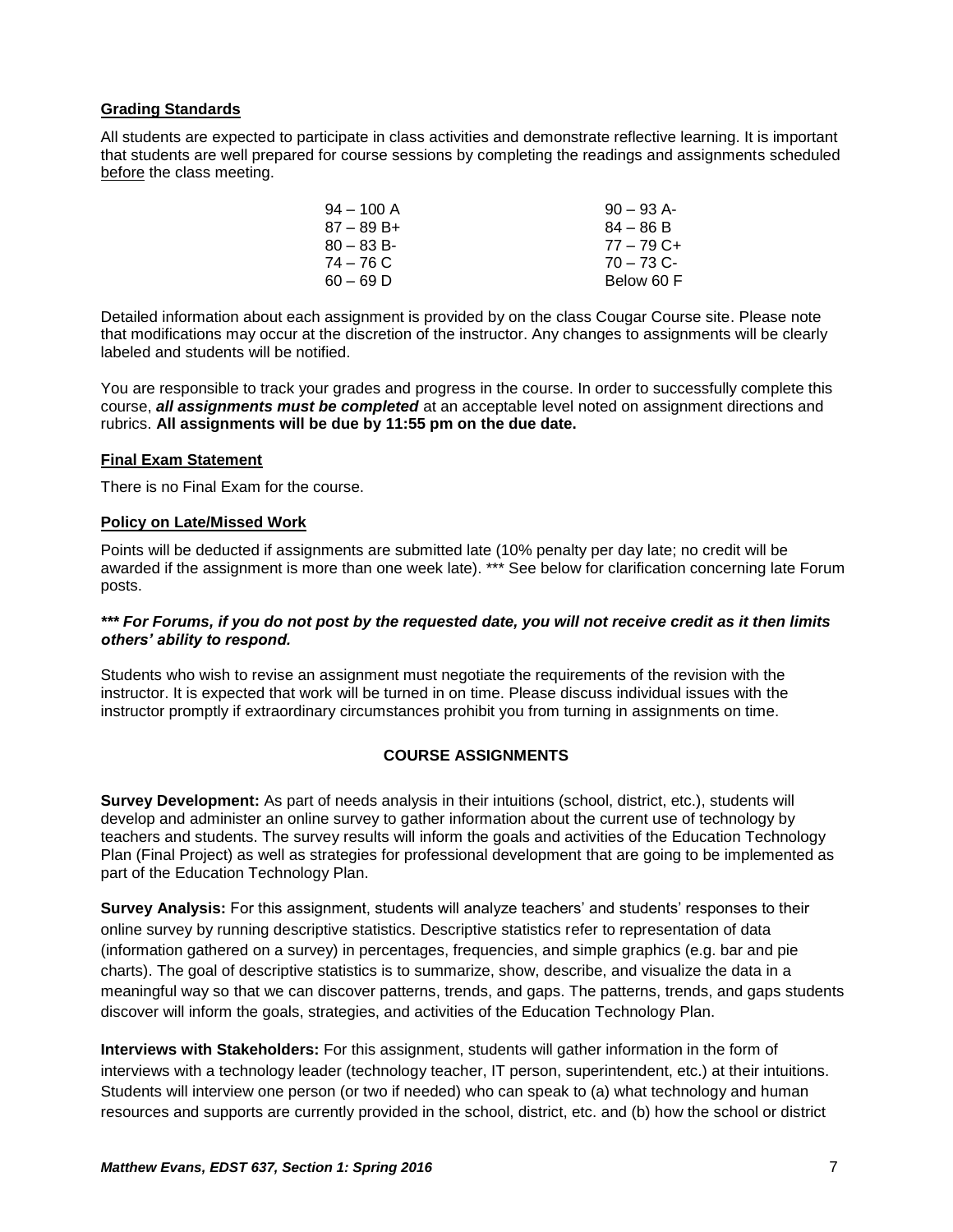plans and implements technology. Students may audio record the interview with the permission of the interviewee. Students will submit their notes from the interview for this assignment.

**Professional Development Plan:** Developing a professional development strategy to ensure that teachers and staff understand how to use new technologies for teaching and learning is an important component of Education Technology Plans. For this assignment, drawing upon the results of surveys and interviews, students will develop a professional development plan to meet the needs of teachers and staff. The professional development plan must describe professional development opportunities, how teachers and staff will be trained and provided on-going support to effectively integrate technology into the curriculum.

**Education Technology Plan (Final Project):** For their final project, students will create a comprehensive Education Technology Plan to guide the use of technology for the next three years at their institution (e.g. school, district, etc.) to improve educational outcomes. The plan must establish clear goals, strategies, and activities for different stakeholders (teachers, students, staff, parents, administrators, etc.), and how the plan will be implemented and monitored to ensure progress and positive impact on teaching and learning. All previous assignments will utilized within the Education Technology Plan so you will have much of the information already as your put it all together for your final project.

# <span id="page-7-0"></span>**Distribution of Points**

| <b>Assignments</b>                                                                                                                                                                                                         | <b>Points</b> |
|----------------------------------------------------------------------------------------------------------------------------------------------------------------------------------------------------------------------------|---------------|
| <b>1st Class: Complete Student Survey</b>                                                                                                                                                                                  | 10 points     |
| <b>Creation of Simple Survey:</b> Creation of simple survey utilizing Google<br>Forms                                                                                                                                      | 20 points     |
| <b>Survey Development:</b> Creation of Educational Survey utilizing Google<br>Forms                                                                                                                                        | 50 points     |
| <b>Survey Analysis:</b> Written analysis of survey results utilizing Google Docs<br>and creation of descriptive statistics using Google Sheets/Charts.                                                                     | 50 points     |
| <b>Interview with technology leader:</b> Written notes and analysis of interview                                                                                                                                           | 50 points     |
| <b>Professional Development Plan: Written plan</b>                                                                                                                                                                         | 50 points     |
| <b>Education Technology Plan (Final Project):</b> Written plan using provided<br>template                                                                                                                                  | 150 points    |
| <b>Participation Structures</b>                                                                                                                                                                                            | <b>Points</b> |
| <b>Discussion Forums:</b><br>Initial Post: 10 points<br>2 Peer Post: 5 points per peer post x 2<br>20 points per discussion forum x 8*<br>* Discussion forums are graded every week starting the first week of<br>classes. | 160 points    |
|                                                                                                                                                                                                                            |               |
| <b>Google Hangout on Air Meeting:</b><br>30 points per meeting x 5                                                                                                                                                         | 150 points    |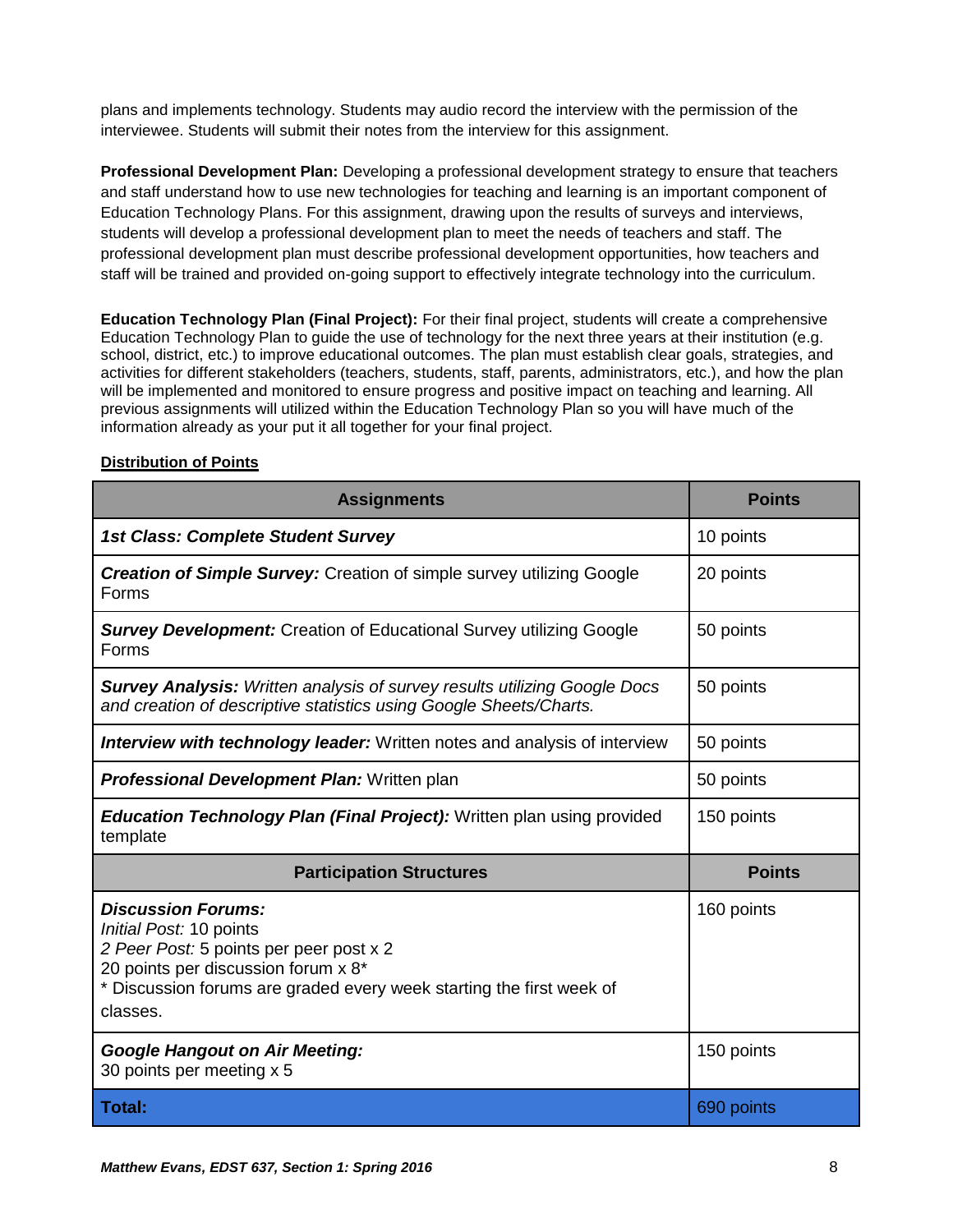# **SCHEDULE/COURSE OUTLINE**

<span id="page-8-0"></span>Please note that modifications to course activities and readings may occur at the discretion of the instructor. Any changes to assignments and/or structure of the course will be announced via e-mail. In order to successfully complete this course, *all assignments must be completed* at an acceptable level noted on assignment directions. **All assignments and course activities are due by 23:55 pm on the due date**.

| <b>Date</b>                                        | <b>Topic</b>                                                                                                                                                                                                                                                                                                                                                                                         | <b>Readings &amp;</b><br><b>Assignments</b>                                                                                                                                                                                                                                                                                                                                                                                      |
|----------------------------------------------------|------------------------------------------------------------------------------------------------------------------------------------------------------------------------------------------------------------------------------------------------------------------------------------------------------------------------------------------------------------------------------------------------------|----------------------------------------------------------------------------------------------------------------------------------------------------------------------------------------------------------------------------------------------------------------------------------------------------------------------------------------------------------------------------------------------------------------------------------|
| Week 1<br><b>Jan. 25</b><br>$-31$<br><b>Module</b> | Introductions & Class Norms<br>$\bullet$<br>Review Syllabus, Cougar<br>$\bullet$<br><b>Courses &amp; Resources</b><br>How to Capture Screenshots<br>$\bullet$<br>Change profile picture in Cougar<br>Courses<br>For later in the course, be<br>thinking about who you might<br>interview about developing a<br>technology implementation plan                                                        | Forum Post #1: "Introduce Yourself"<br>Initial Post DUE January 27<br>2 Peer Posts DUE January 31<br><b>Assignment:</b><br>Complete Complete Survey: EDST<br>637 - Spring 2016 DUE January 28<br>Google Hangout #1 - Entire class<br>Sunday, Jan. 31 from 6:00 to 7:00 pm<br>1. Test that all can access and<br>participate<br>Introductions<br>2.<br>3. Practice Sharing screens                                                |
| Week 2<br>Feb. 1 -<br>7<br><b>Module</b>           | What is strategic planning?<br>$\bullet$<br><b>Components of Educational</b><br>$\bullet$<br><b>Technology Strategic Planning</b><br>Purpose<br>$\circ$<br><b>Focus Areas</b><br>$\circ$<br><b>Priorities</b><br>$\circ$<br><b>Strategies</b><br>$\circ$<br><b>Needs Assessment</b><br>$\circ$<br>Stakeholder Alignment<br>$\circ$<br>(e.g. students, teachers,<br>stuff, parents, and<br>community) | Read: Strategic Planning Example:<br>District: SFUSD-Master Plan for<br><b>Educational Technology</b><br>National: U.S. Department of<br><b>Education Strategic Plan: Fiscal</b><br><b>Years 2014-18</b><br>Assignment:<br>Create a simple survey in Google<br>Forms DUE February 4<br>Forum Post #2: Share Simple<br><b>Survey for Peer Feedback</b><br>Initial Post DUE February 4<br>2 Peer Posts DUE February 7<br>$\bullet$ |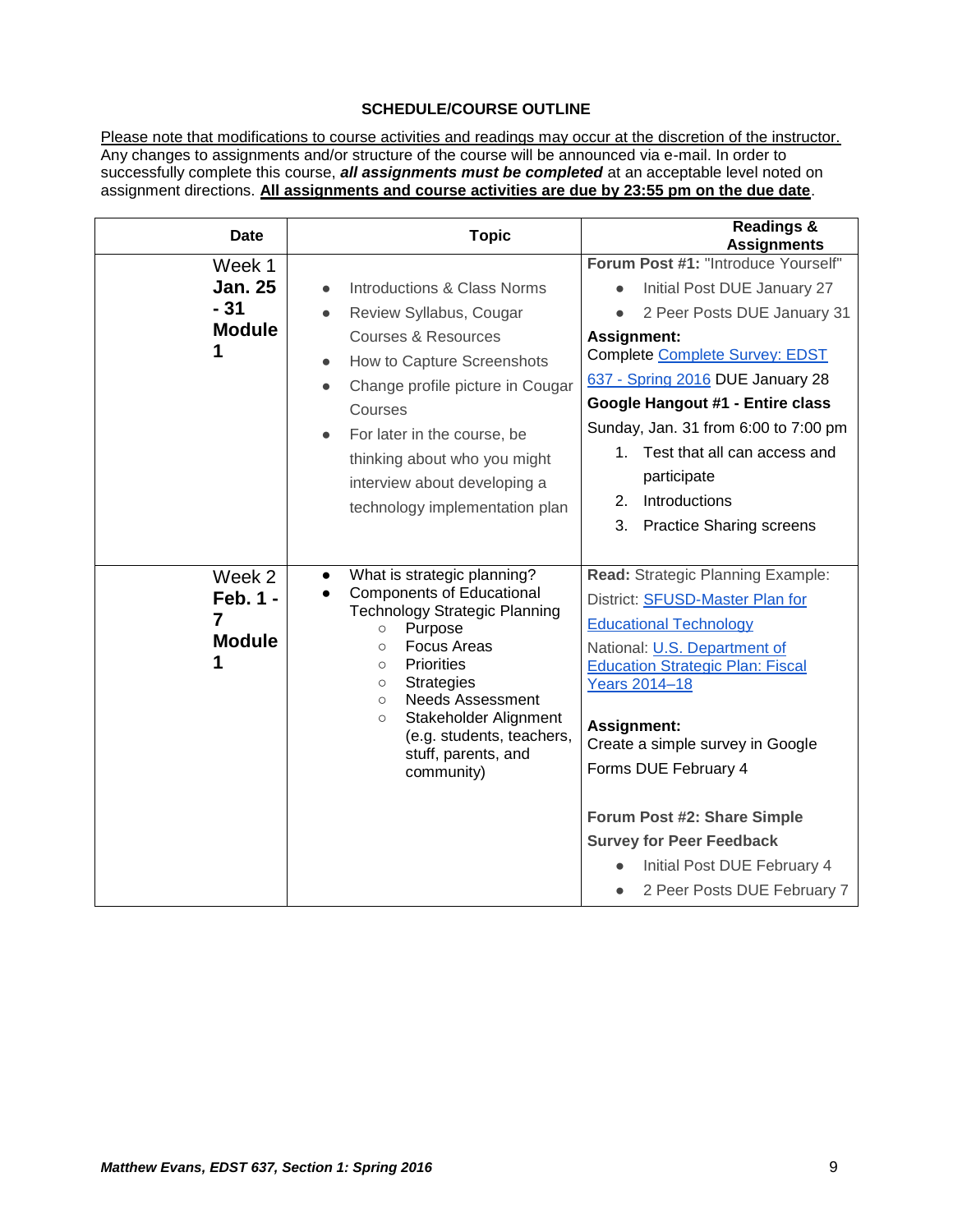| Date                               | <b>Topic</b>                                                          | <b>Readings &amp;</b><br><b>Assignments</b>                                                                                                     |
|------------------------------------|-----------------------------------------------------------------------|-------------------------------------------------------------------------------------------------------------------------------------------------|
| Week 3<br>Feb. 8 - 14              | Introduction to Needs<br>$\bullet$<br>Assessment:                     | <b>Read: Conducting Needs</b><br><b>Assessment Surveys</b>                                                                                      |
| Module 2                           | Surveys<br>$\circ$<br><b>Interviews</b><br>$\circ$<br>Observations    | Google Hangout #2 - Groups                                                                                                                      |
|                                    | $\bigcap$<br><b>Develop Survey Questions</b>                          | Held sometime between Monday,<br>February 8 and Saturday, February<br>13                                                                        |
|                                    |                                                                       | <b>Discussion concerning Needs</b><br>1.<br><b>Assessment Survey</b><br>2. Why conduct a survey?<br>3. What questions should be<br>asked?       |
|                                    |                                                                       | DUE Sunday, Feb. 14<br>Assignment:<br><b>Create Survey using Google Forms</b><br>DUE Sunday, Feb. 14                                            |
| Week 4<br>Feb. 15 - 21<br>Module 2 | Revise & Implement Surveys in<br>$\bullet$<br><b>Your Institution</b> | Forum Post #3: Share educational<br><b>Survey Peer Feedback</b><br>Initial Post DUE February 17<br>2 Peer Posts DUE February<br>$\bullet$<br>21 |
|                                    |                                                                       | <b>Assignment: Survey Development</b><br><b>DUE February 21</b>                                                                                 |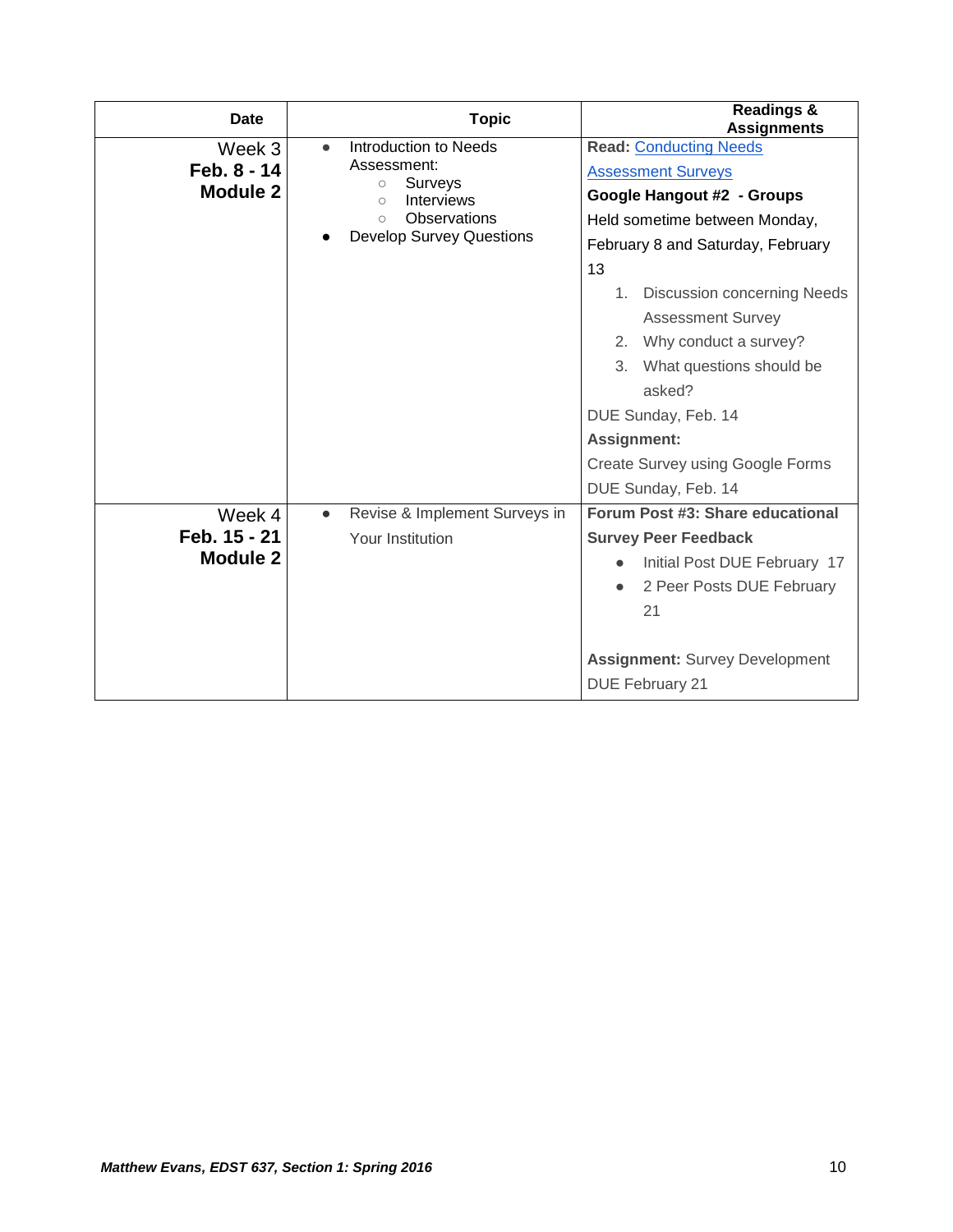| <b>Date</b>     |                                        | <b>Topic</b>                       |             | <b>Readings &amp;</b><br><b>Assignments</b>         |
|-----------------|----------------------------------------|------------------------------------|-------------|-----------------------------------------------------|
| Week 5          | $\bullet$                              | Analyze Survey Responses           | Read:       |                                                     |
| Feb. 22 - 28    |                                        |                                    | 1.          | <b>Using Data to Guide</b>                          |
| <b>Module 3</b> |                                        |                                    |             | <b>Instruction and Improve</b>                      |
|                 |                                        |                                    |             | <b>Student Learning</b>                             |
|                 |                                        |                                    | 2.          | <b>Improving Teaching and</b>                       |
|                 |                                        |                                    |             | <b>Learning with Data-Based</b>                     |
|                 |                                        |                                    |             | Decisions: Asking the Right                         |
|                 |                                        |                                    |             | <b>Questions and Acting on the</b>                  |
|                 |                                        |                                    |             | <b>Answers</b>                                      |
|                 |                                        |                                    | Assignment: |                                                     |
|                 |                                        |                                    |             | <b>Survey Analysis</b>                              |
|                 |                                        |                                    |             | DUE February 23                                     |
|                 |                                        |                                    |             |                                                     |
|                 |                                        |                                    |             | Forum Post #4: Survey Analysis                      |
|                 |                                        |                                    | shared      |                                                     |
|                 |                                        |                                    |             | Initial Post DUE February 23                        |
|                 |                                        |                                    |             | Peer Posts DUE February 28                          |
| Week 6          | Identifying Stakeholders:<br>$\bullet$ |                                    | Read:       |                                                     |
| Feb. 29 -       | $\circ$<br>$\circlearrowright$         | <b>Students</b><br><b>Teachers</b> | 1.          | <b>IDENTIFYING</b>                                  |
| March 6         | <b>Staff</b><br>$\circ$                |                                    |             | <b>STAKEHOLDERS'</b><br><b>RESPONSIBILITIES FOR</b> |
| Module 3        | Parents<br>$\circlearrowright$         |                                    |             | <b>CLOSING ACHIEVEMENT</b>                          |
|                 | $\circlearrowright$                    | Community                          |             | <b>GAPS: STAKEHOLDER</b>                            |
|                 |                                        |                                    |             | <b>ACTIONS</b>                                      |
|                 |                                        |                                    | 2.          | <b>Engaging Stakeholders</b>                        |
|                 |                                        |                                    |             | <b>Google Hangout #3 - Groups</b>                   |
|                 |                                        |                                    |             | Held sometime between Monday,                       |
|                 |                                        |                                    |             | February 29 and Sunday, March 6                     |
|                 |                                        |                                    | 1.          | Discuss who you think are the                       |
|                 |                                        |                                    |             | interested stakeholders in                          |
|                 |                                        |                                    |             | your school or district                             |
|                 |                                        |                                    | 2.          | Why are they stakeholders?                          |
|                 |                                        |                                    | 3.          | Why would it be important to                        |
|                 |                                        |                                    |             | obtain information from the                         |
|                 |                                        |                                    |             | various stakeholders?                               |
|                 |                                        |                                    |             | DUE Sunday, March 6                                 |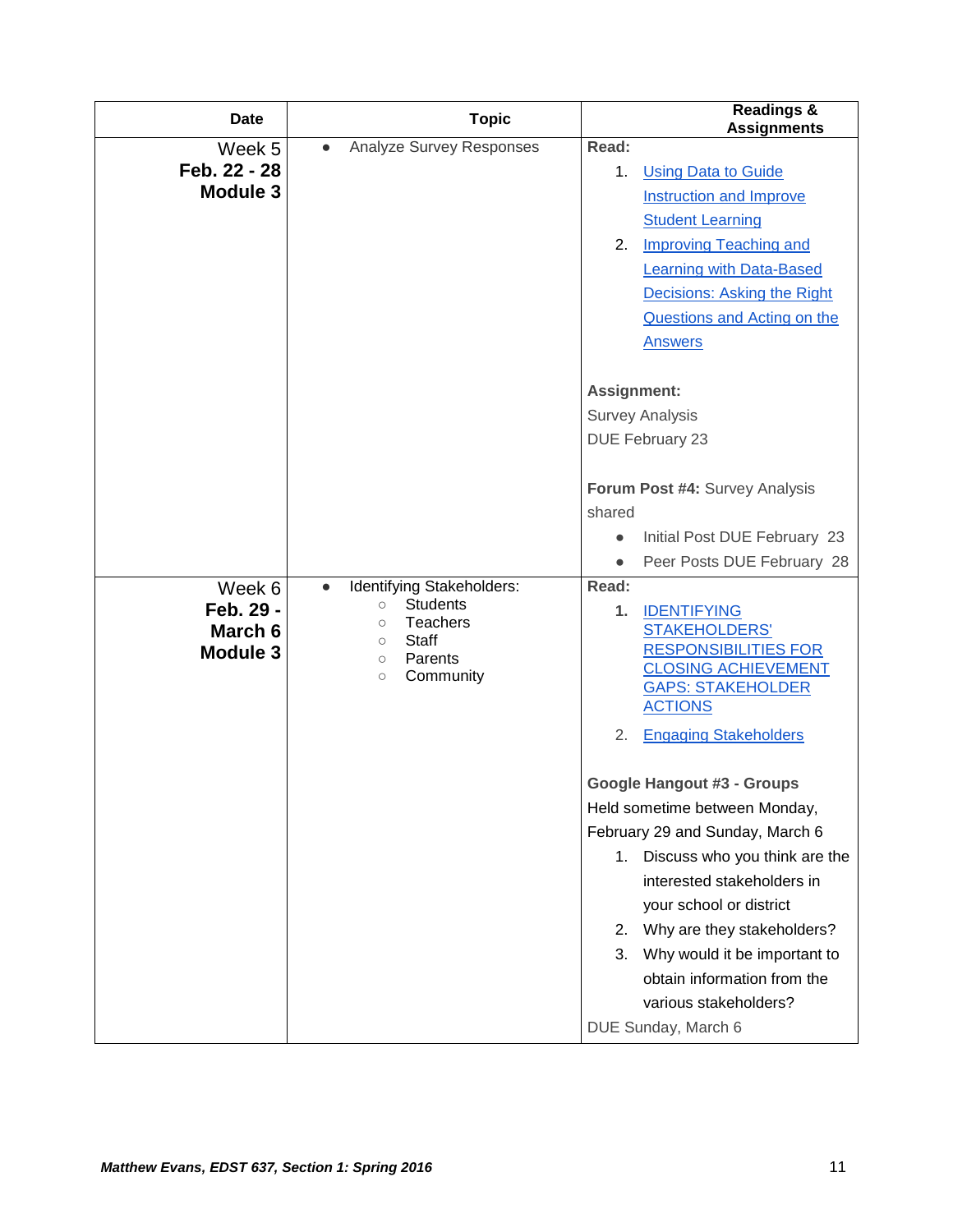| Date         | <b>Topic</b> |                                       | <b>Readings &amp;</b><br><b>Assignments</b>                                         |
|--------------|--------------|---------------------------------------|-------------------------------------------------------------------------------------|
| Week 7       | $\bullet$    | Identifying Stakeholders:             | Forum Post #5: Interview Questions                                                  |
| Mar. 7 - 13  |              |                                       | and Peer Feedback                                                                   |
| Module 4     |              | Coming up with Interview<br>Questions | Initial Post DUE March 9                                                            |
|              |              |                                       | 2 Peer Posts DUE March 13                                                           |
| Week 8       |              | <b>Interviewing Stakeholders</b>      | <b>Assignment: Interviews with</b>                                                  |
| Mar. 14 - 20 |              |                                       | Stakeholders DUE March 30                                                           |
| Module 4     |              | <b>Course Reflections</b>             |                                                                                     |
|              |              |                                       |                                                                                     |
| Week 9       |              | <b>Spring Break</b>                   | No class. Enjoy your spring break.                                                  |
| Mar. 21-27   |              |                                       |                                                                                     |
| Week 10      |              | PD Models around Technology           | Read:                                                                               |
| Mar. 28 -    |              |                                       | <b>School Professional Development</b>                                              |
| April 3      |              |                                       | <b>Plan Template</b>                                                                |
| Module 5     |              |                                       |                                                                                     |
|              |              |                                       | <b>Google Hangout #4 - Groups</b>                                                   |
|              |              |                                       | Held sometime between Monday,                                                       |
|              |              |                                       | March 28 and Sunday, April 3                                                        |
|              |              |                                       | 1. Discuss Professional                                                             |
|              |              |                                       | <b>Development Models</b>                                                           |
|              |              |                                       | concerning technology                                                               |
|              |              |                                       | DUE Sunday, April 3                                                                 |
| Week 11      | $\bullet$    | Designing Professional                | <b>Read: Creating Effective District</b>                                            |
| Apr. 4 - 10  |              | Development around                    | <b>Professional Development Plans</b>                                               |
| Module 5     |              | Technology                            | A Guide for Increasing the                                                          |
|              |              |                                       | <b>Effectiveness of Professional</b><br><b>Development in Schools and Districts</b> |
|              |              |                                       |                                                                                     |
|              |              |                                       | Forum Post #6: What makes for                                                       |
|              |              |                                       | effective Professional Development in                                               |
|              |              |                                       | <b>Schools and Districts</b>                                                        |
|              |              |                                       | Initial Post DUE April 6                                                            |
|              |              |                                       | Peer Posts DUE April 10<br>$\bullet$                                                |